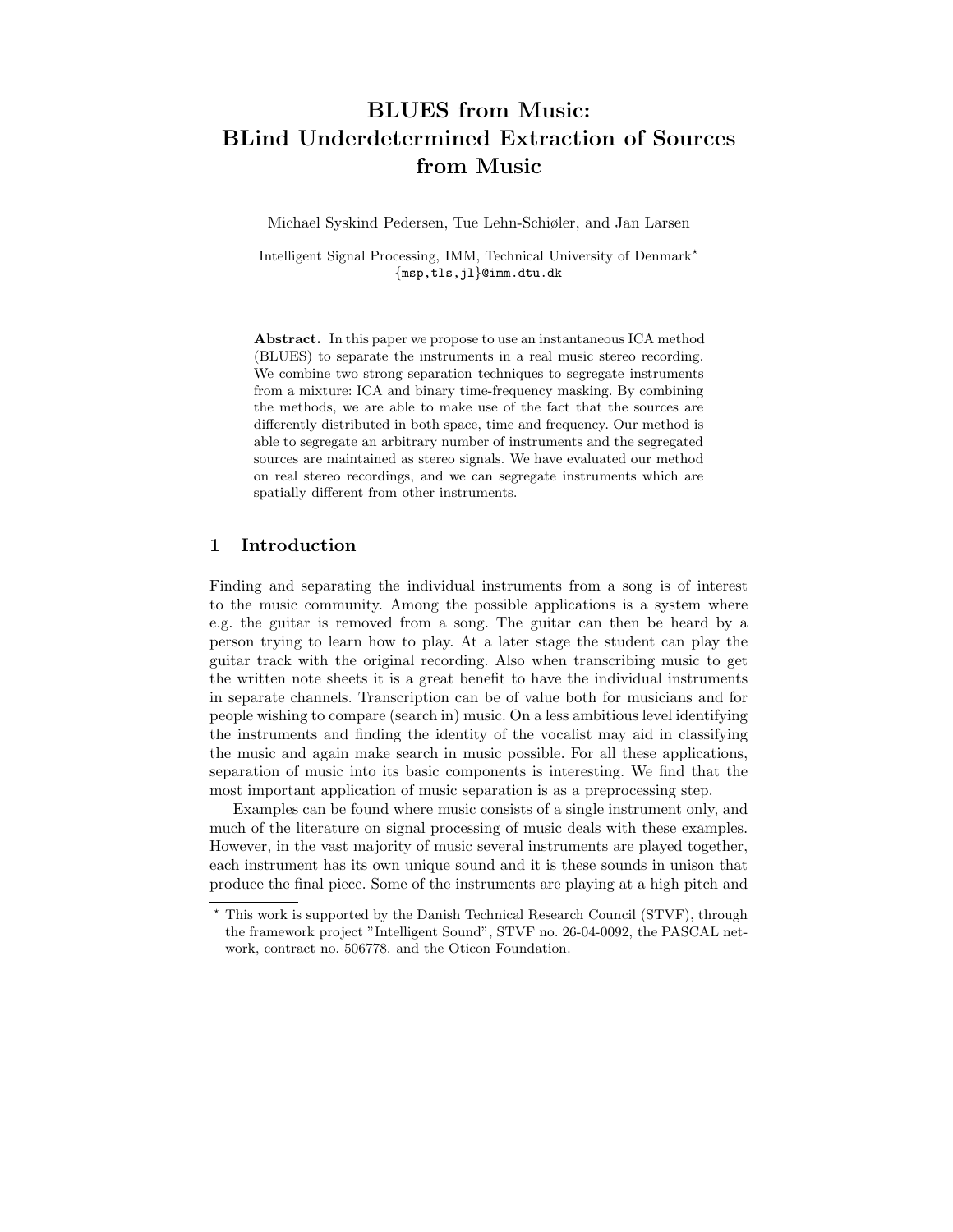some at a low, some with many overtones some with few, some with sharp onset and so on. The individual instruments furthermore each play their own part in the final piece. Sometimes the instruments are played together and sometimes they are played alone. Common for all music is that the instruments are not all playing at the same time. This means that the instruments to some extent are separated in time and frequency. In most modern productions the instruments are recorded separately in a controlled studio environment. Afterwards the different sources are mixed into a stereo signal. The mixing typically puts the most important signal in the center of the sound picture hence often the vocal part is located here perhaps along with some of the drums. The other instruments are placed spatially away from the center. The information gained from the fact that the instruments are distributed in both space, frequency and time can be used to separate them.

Independent component analysis (ICA) is a well-known technique to separate mixtures consisting of several signals into independent components [1]. The most simple ICA model is the instantaneous ICA model. Here the vector  $\mathbf{x}(n)$  of recorded signals at the discrete time index n is assumed to be a linear superposition of each of the sources  $s(n)$  as

$$
\mathbf{x}(n) = \mathbf{A}\mathbf{s}(n) + \boldsymbol{\nu}(n),\tag{1}
$$

where **A** is the mixing matrix and  $\nu(n)$  is additional noise. If reverberations and delays between the microphones are taken into account, each recording is a mixture of different filtered versions of the source signals. This model is termed the convolutive mixing model.

The separation of music pieces by ICA and similar methods has so far not received much attention. In the first attempts ICA was applied to separation of mixed audio sources [2]. A standard (non-convolutive) ICA algorithm is applied to the time-frequency distribution (spectrogram) of different music pieces. The resulting model has a large number of basis functions and corresponding source signals. Many of these arise from the same signal and thus a postprocessing step tries to cluster the components. The system is evaluated by listening tests by the author and by displaying the separated waveforms. Plumbley et al. [3] presents a range of methods for music separation, among these are an ICA approach. Their objective is to transcribe a polyphonic single instrument piece. The convolutive ICA model is trained on a midi synthesized piece of piano music. Mostly, only a single note is played making it possible for the model to identify the notes as a basis. The evaluation by comparing the transcription to the original note sheets showed good although not perfect performance. Smaragdis et al. has presented both an ICA approach [4] and a Non-negative Matrix Factorization (NMF) approach [5] to music separation. The NMF works on the power spectrogram assuming that the sources are additive. In [6] the idea is extended to use convolutive NMF. The NMF approach is also pursued in [7] where an artificial mixture of a flute and piano is separated and in [8] where the drums are separated from polyphonic music. In [9] ICA/NMF is used along with a vocal discriminant to extract the vocal.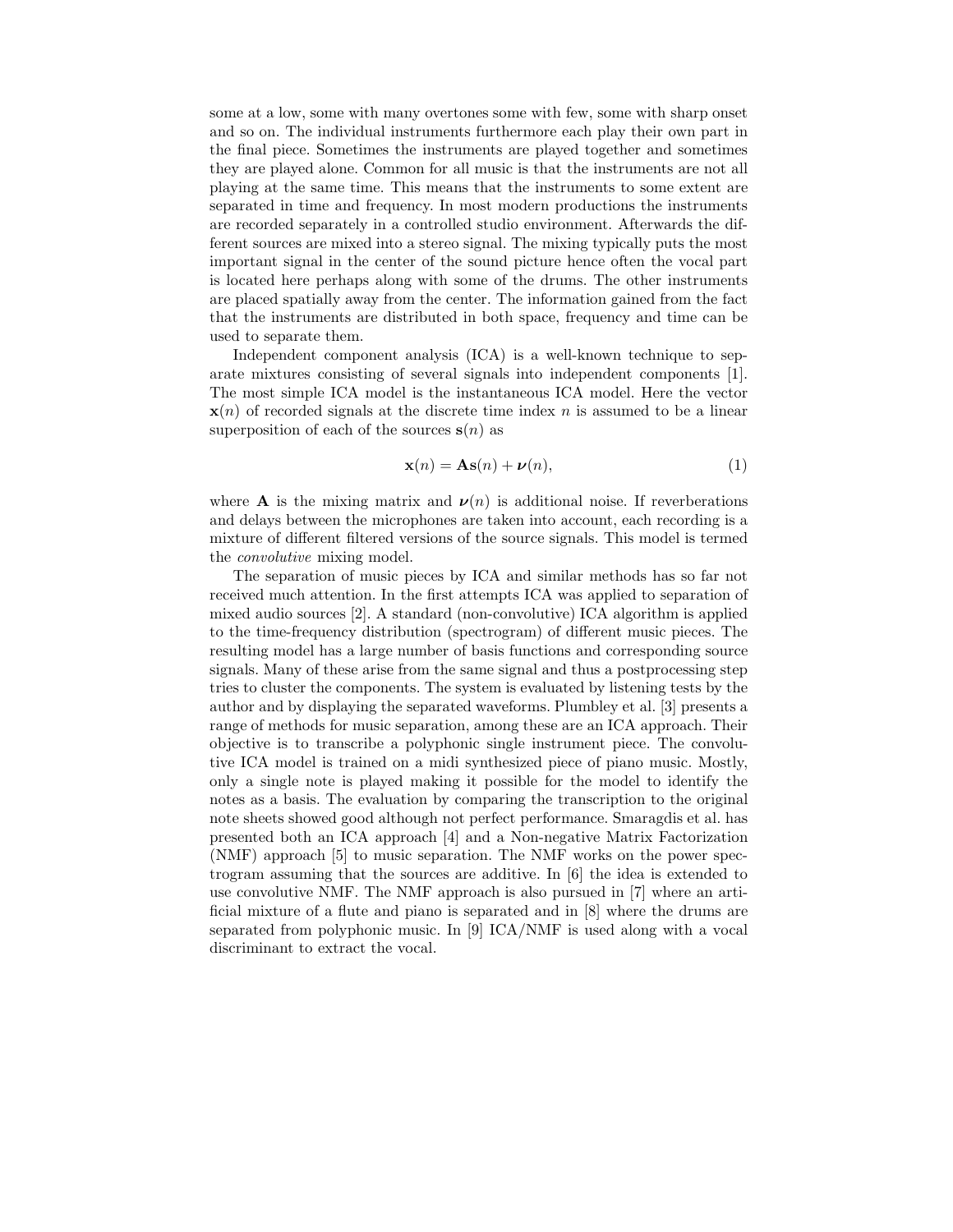Time-Frequency (T-F) masking is another method used to segregate sounds from a mixture (see e.g.  $[10]$ ). In *computational auditory scene analysis*, the technique of T-F masking has been commonly used for years. Here, source separation is based on organizational cues from auditory scene analysis [11]. When the source signals do not overlap in the time-frequency domain, high-quality reconstruction can be obtained [12]. However, when there are overlaps between the source signals good separation can still be obtained by applying a binary time-frequency mask to the mixture [12, 13]. Binary masking is also consistent with constraints from auditory scene analysis such as people's ability to hear and segregate sounds [14]. More recently the technique has also become popular in blind source separation, where separation is based on non-overlapping sources in the T-F domain [15]. T-F masking is applicable to source separation/ segregation using one microphone [10, 16] or more than one microphone [12, 13]. In order to segregate stereo music into independent components, we propose a method to combine ICA with T-F masking in order to iterative separate music into spatially independent components. ICA and T-F masking has previously been combined. In [17], ICA has been applied to separate two signals from two mixtures. Based on the ICA outputs, T-F masks are estimated and a mask is applied to each of the ICA outputs in order to improve the signal to noise ratio.

Section 2 provides a review of ICA on stereo signals. In section 3 it is described how to combine ICA with masking in the time frequency domain. In section 4 the algorithm is tested on real music. The result is evaluated by comparing the separated signals to the true recordings given by the master tape containing the individual instruments.

### 2 ICA on stereo signals

In stereo music, different music sources (song and instruments) are mixed so that the sources are located at spatially different positions. Often the sounds are recorded separately and mixed afterwards. A simple way to create a stereo mixture is to select different amplitudes for the two signals in the mixture. Therefore, we assume that the stereo mixture  $x$  at the discrete time index  $n$  can be modeled as an instantaneous mixture as in eqn. (1), i.e.

$$
\begin{bmatrix} x_1(n) \\ x_2(n) \end{bmatrix} = \begin{bmatrix} a_{11} \cdots a_{1N} \\ a_{21} \cdots a_{2N} \end{bmatrix} \begin{bmatrix} s_1(n) \\ \vdots \\ s_N(n) \end{bmatrix} + \begin{bmatrix} \nu_1(n) \\ \nu_2(n) \end{bmatrix}.
$$
 (2)

Each row in the mixing matrix  $[a_{1i} \ a_{2i}]^T$  contains the gain of the *i*'th source in the stereo channels. The additional noise could e.g. be music signals which do not origin from a certain direction. If the gain ratio  $a_{1i}/a_{2i}$  of the *i*'th source is different from the gain ratio from any other source, we can segregate this source from the mixture. A piece of music often consists of several instruments as well as singing voice. Therefore, it is likely that the number of sources is greater than two. Hereby we have an underdetermined mixture. In [18] it was shown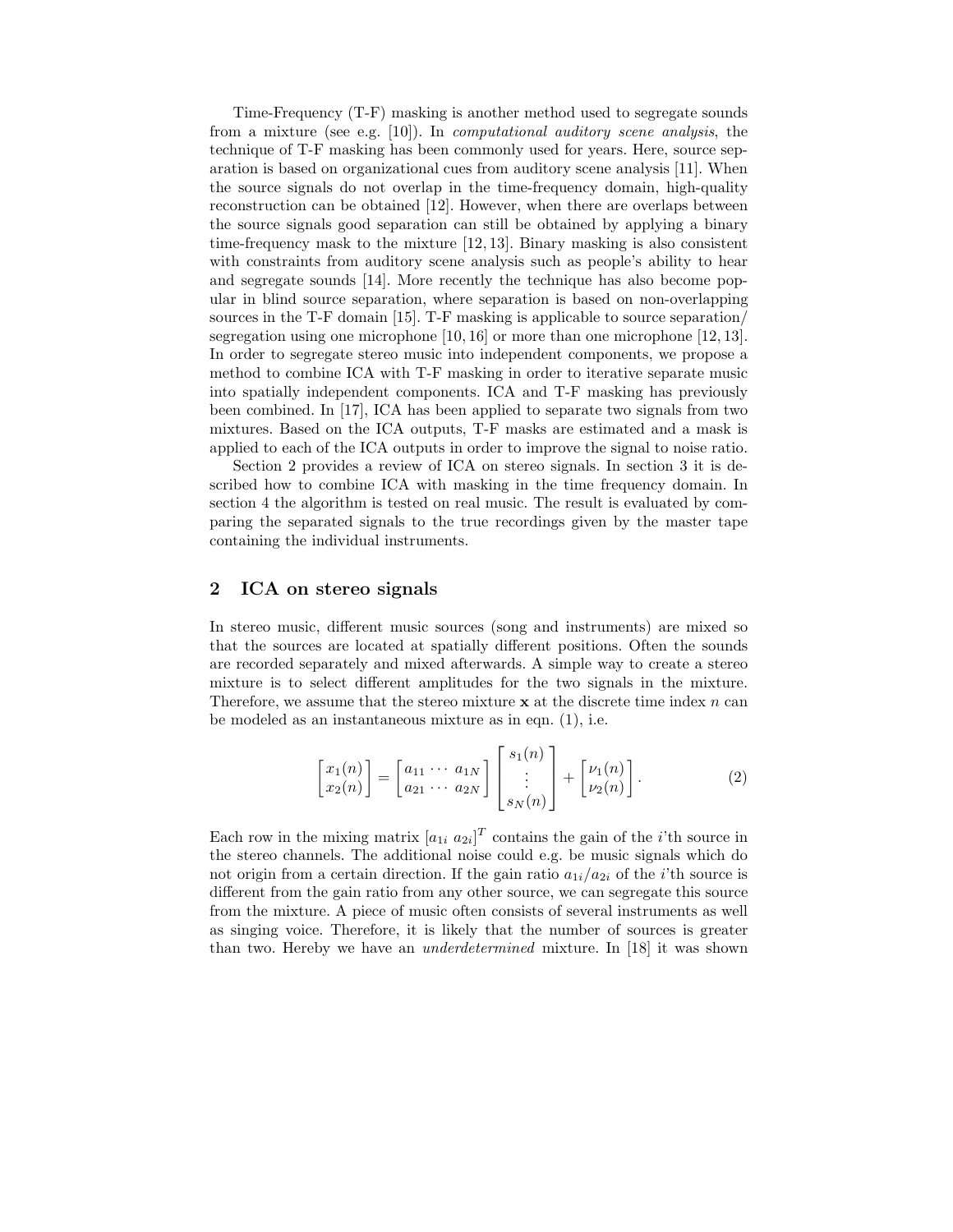

Fig. 1. The two stereo responses  $a_1(\theta)$  and  $a_2(\theta)$  are shown as function of the direction θ. The monotonic gain ratio is shown as function of the direction θ.

how to extract speech signals iteratively from an underdetermined instantaneous mixture of speech signals. In [18] it was assumed that a particular gain ratio  $a_{1i}/a_{2i}$  corresponded to a particular spatial source location. An example of such a location-dependant gain ratio is shown in Fig 1. This gain ratio is obtained by selecting the two gains as  $a_1(\theta) = 0.5(1 - \cos(\theta))$  and  $a_2(\theta) = 0.5(1 + \cos(\theta)).$ 

#### 2.1 ICA solution as an adaptive beamformer

When there are no more sources than sensors, an estimate  $\tilde{s}(n)$  of the original sources can be found by applying a (pseudo) inverse linear system, to eqn. (1).

$$
\mathbf{y}(n) = \mathbf{W}\mathbf{x}(n) = \mathbf{W}\mathbf{A}\mathbf{s}(n) \tag{3}
$$

where **W** is a  $2 \times 2$  separation matrix. From eqn. (3) we see that the output y is a function of s multiplied by WA. Hereby we see that y is just a different weighting of  $s$  than  $x$  is. If the number of sources is greater than the number of mixtures, not all the sources can be segregated. Instead, an ICA algorithm will estimate y as two subsets of the mixtures which are as independent as possible, and these subsets are weighted functions of s. The ICA solution can be regarded as an adaptive beamformer which in the case of underdetermined mixtures places the zero gain directions towards different groups of sources. By comparing the two outputs, two binary masks can be found in the T-F domain. Each mask is able to remove the group of sources towards which one of the ICA solutions places a zero gain direction.

#### 3 Extraction with ICA and binary masking

A flowchart of the algorithm is presented in Fig. 2. As described in the previous section, a two-input-two-output ICA algorithm is applied to the input mixtures, disregarding the number of source signals that actually exist in the mixture. As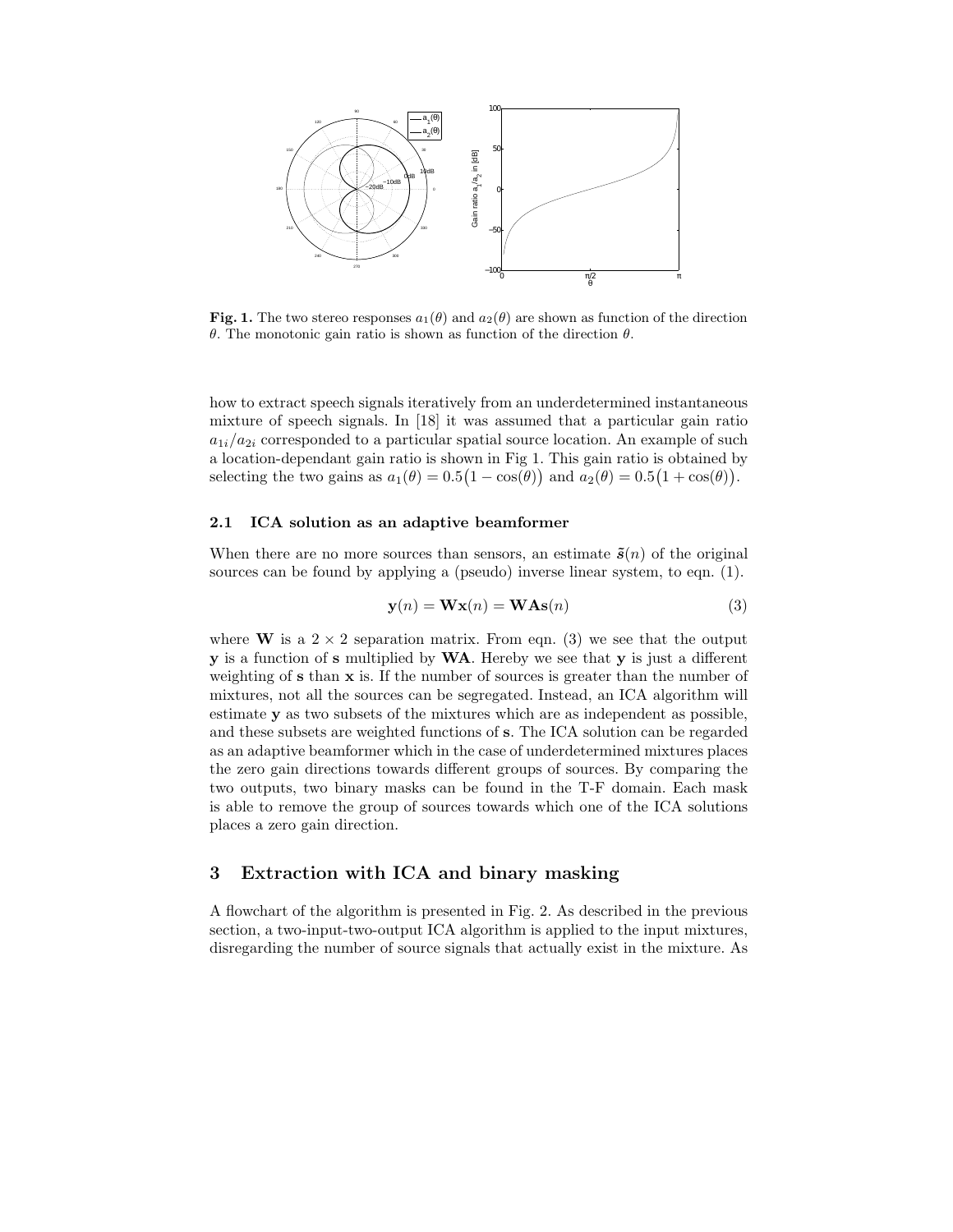shown below the binary mask is estimated by comparing the amplitudes of the two ICA outputs and hence it is necessary to deal with the arbitrary scaling of the ICA algorithm. As proposed in [1], we assume that all source signals have the same variance and the outputs are therefore scaled to have the same variance. From the two re-scaled output signals,  $\hat{y}_1(n)$  and  $\hat{y}_2(n)$ , spectrograms are obtained by use of the Short-Time Fourier Transform (STFT):

$$
y_1 \to \hat{y}_1 \to Y_1(\omega, t) \tag{4}
$$

$$
y_2 \to \hat{y}_2 \to Y_2(\omega, t), \tag{5}
$$

where  $\omega$  is the frequency and t is the time index. The binary masks are then found by a bitwise amplitude comparison between the two spectrograms:

$$
BM1(\omega, t) = \tau |Y_1(\omega, t)| > |Y_2(\omega, t)| \tag{6}
$$

$$
BM2(\omega, t) = \tau |Y_2(\omega, t)| > |Y_1(\omega, t)|,
$$
\n<sup>(7)</sup>

where  $\tau$  is a threshold that determines the sparseness of the mask. As  $\tau$  is increased, the mask is sparser. We have chosen  $\tau = 1.5$ . Next, each of the two binary masks is applied to the original mixtures  $x_1$  and  $x_2$  in the T-F domain, and by this non-linear processing, some of the music signal are *removed* by one of the masks while other parts of music are removed by the other mask. After the masks have been applied to the signals, they are reconstructed in the time domain by the inverse STFT and and two sets of masked output signals  $(\hat{x}_{11}, \hat{x}_{21})$ and  $(\hat{x}_{12}, \hat{x}_{22})$  are obtained.

In the next step, it is considered whether the masked output signals consists of more than one signal. The masked output signals are divided into three group defined by the selection criterion in section 3.1. It is decided whether there is one signal in the segregated output signal, more than one signal in the segregated output, or if the segregated signal contains too little energy, so that the signal is expected to be of too poor quality.

There is no guarantee that two different outputs are not different parts of the same separated source signal. By considering the correlation between the segregated signals in the time domain, it is decided whether two outputs contains the same signal. If so, their corresponding two masks are merged. Also the correlation between the segregated signals and the signals with too poor quality is considered. From the correlation coefficient, it is decided whether the mask of the segregated signal is extended by merging the mask of the signal of poor quality. Hereby the overall quality of the new mask is higher.

When no more signal consist of more than one signal, the separation procedure stops. After the correlation between the output signals have been found, some masks still have not been assigned to any of the source signal estimates. All these masks are then combined in order to create a background mask. The background mask is then applied to the original two mixtures, and possible sounds that remain in the background mask are found. The separation procedure is then applied to the remaining signal to ensure that there is no further signal hidden. This procedure is continued until the remaining mask does not change any more. Note that the final output signals are maintained as stereo signals.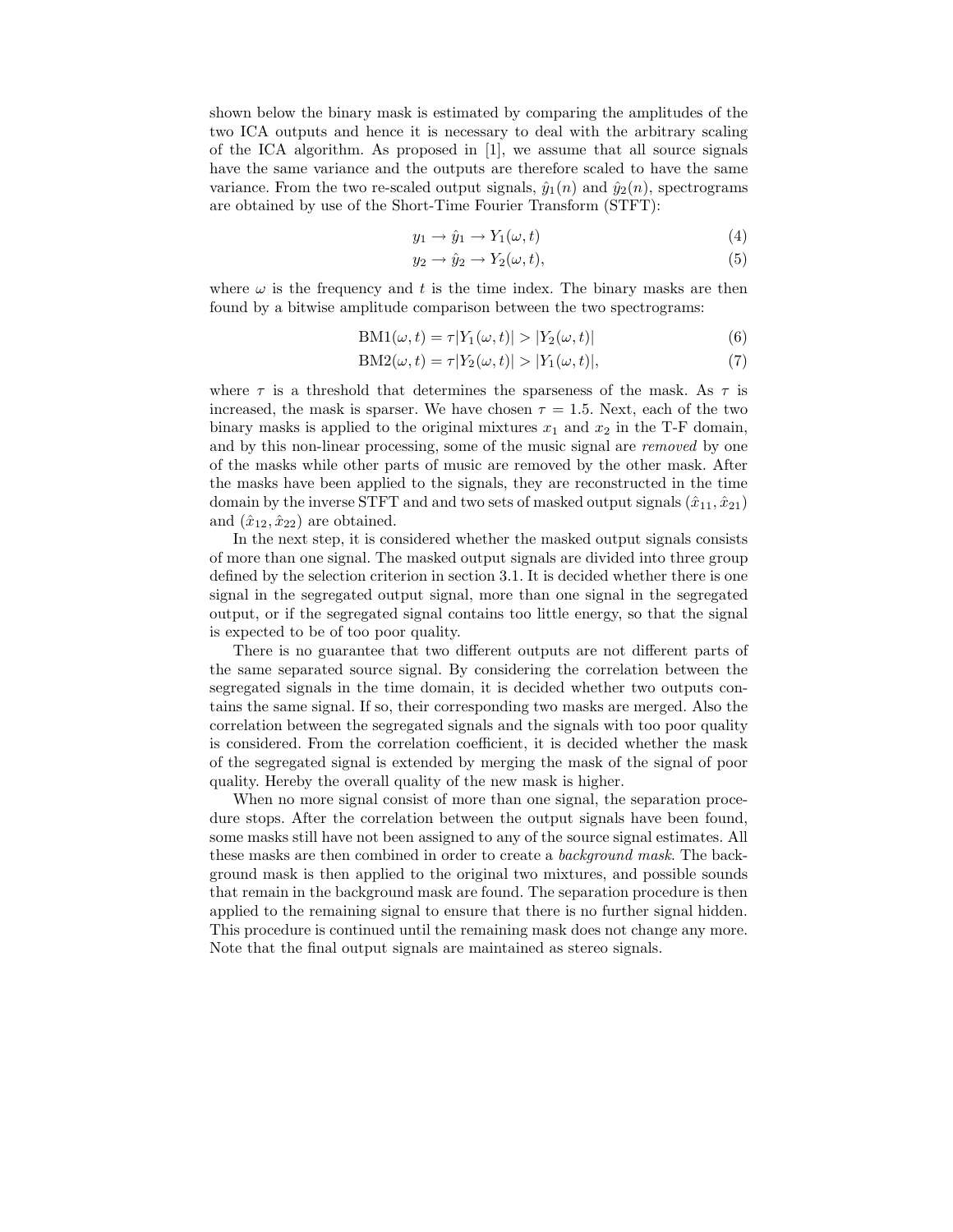

Fig. 2. Flowchart showing the main steps of the algorithm. From the output of the ICA algorithm, binary masks are estimated. The binary masks are applied to the original signals which again are processed through the ICA step. Every time the output from one of the binary masks is detected as a single signal, the signal is stored. The iterative procedure stops when all outputs only consist of a single signal. The flowchart has been adopted from [18].

#### 3.1 Selection criterion

It is important to decide whether the algorithm should stop or whether the processing should proceed. The algorithm should stop separating when the signal consists of only one source or when the mask is too sparse so that the quality of the resulting signal is unsatisfactory. Otherwise, the separation procedure should proceed. We consider the covariance matrix between the output signals to which the binary mask has been applied, i.e.  $\mathbf{R}_{xx} = \langle \mathbf{x} \mathbf{x}^H \rangle$ . If the covariance matrix is close to singular, it indicates that there is only one source signal. To measure the singularity, we find the condition number of  $\mathbf{R}_{xx}$ . If the condition number is below a threshold, it is decided that x contains more than one signal and the separation procedure continues. Otherwise, it is assumed that x consists of a single source and the separation procedure stops.

#### 4 Results

The method has been applied to different pieces of music. The used window length was 512, the FFT length was 2048. The overlap between time frames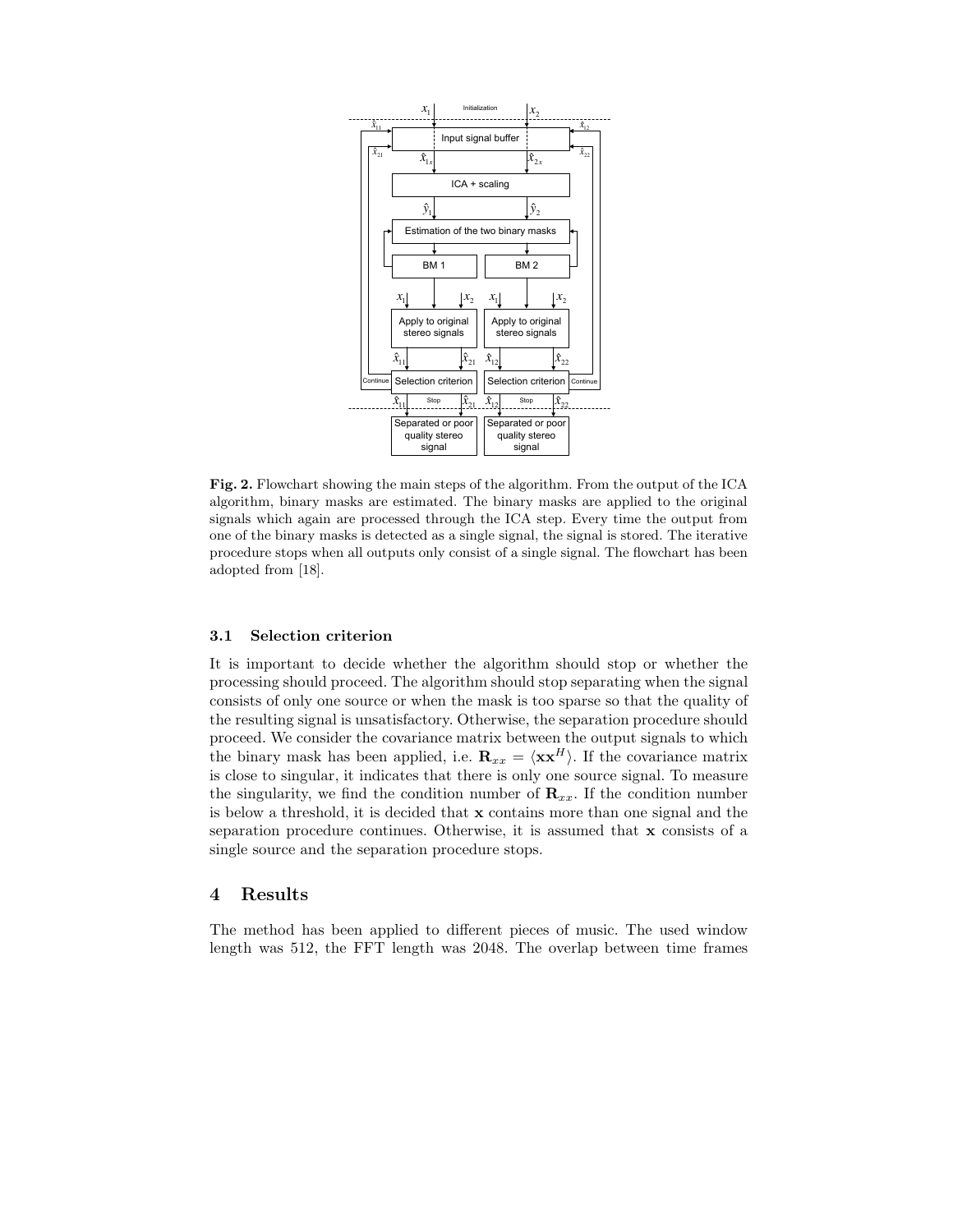

Fig. 3. Correlation coefficients between the extracted channels and the original stereo channels. The coefficients has been normalized such that the columns sum to one. The last row shows the percentage of power of the tracks in the mixture.

was 75%. The sampling frequency is 10 kHz. Listening tests confirm that the method is able to segregate individual instruments from the stereo mixture. We do not observe that correlations can be heard. However, musical artifacts are audible. Examples are available on-line for subjective evaluation [19]. In order to evaluate the method objectively, the method has been applied to 5 seconds of stereo music, where each of the different instruments has been recorded separately, processed from a mono signal into a stereo signal, and then mixed. We evaluate the performance by calculating the correlation between the segregated channels and the original tracks. The results are shown in Fig. 3 As it can be seen from the figure, the correlation between the estimated channels and the original channels is quite high. The best segregation has been obtained for those channels, where the two channels are made different by a gain difference. Among those channels is the guitars, which are well segregated from the mixture. The more omnidirectional (same gain from all directions) stereo channels cannot be segregated by our method. However, those channels are mainly captured in the remaining signal, which contains what is left when the other sources has been segregated. Some of the tracks have the same gain difference. Therefore, it is hard to segregate the 'bass' from the 'bass drum'.

## 5 Conclusion

We have presented an approach to segregate single sound tracks from a stereo mixture of different tracks while keeping the extracted signals as stereo signals. The method utilizes that music is sparse in the time, space and frequency do